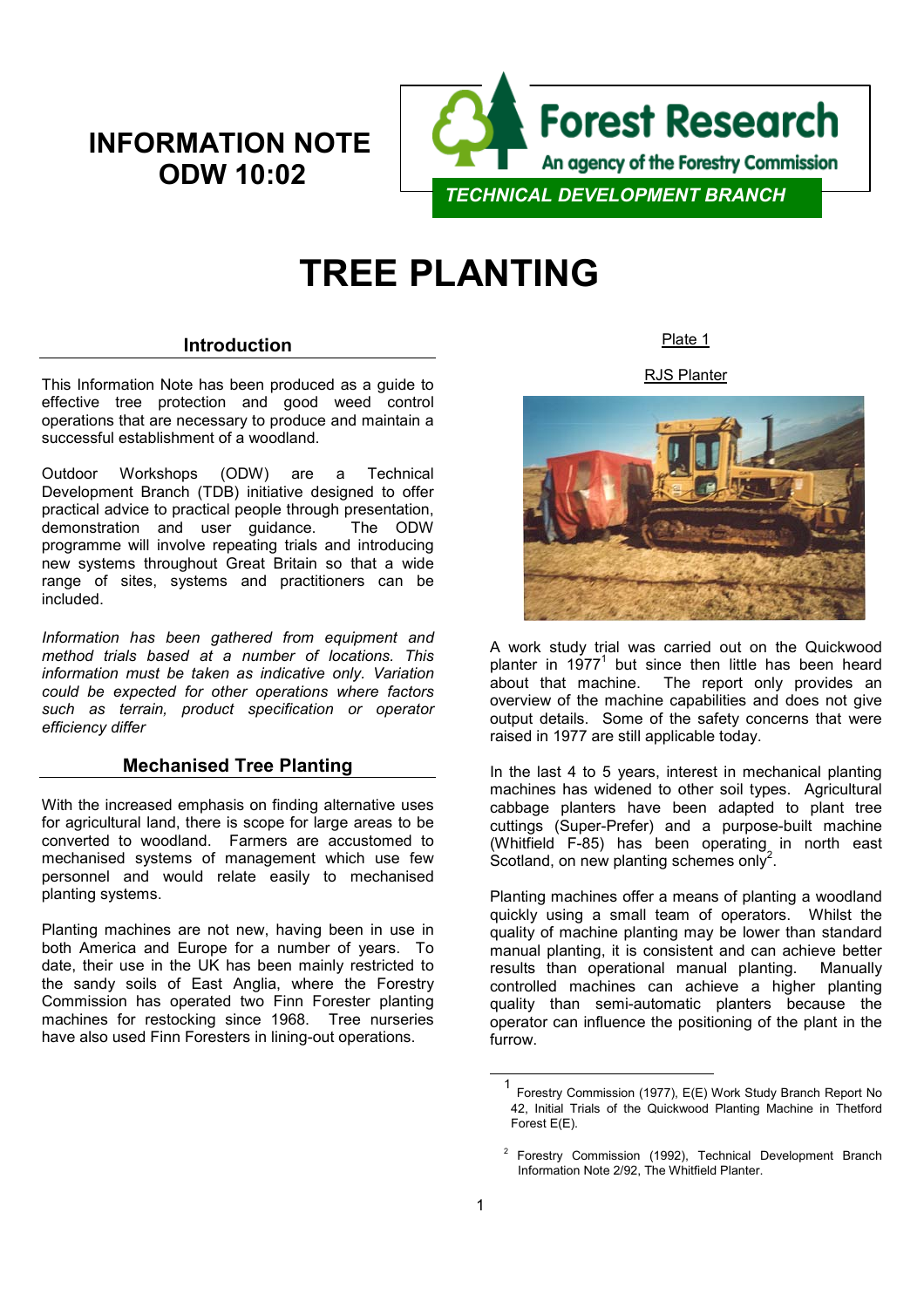Previous evaluations of planting machines $3$  noted that they worked best on ex-agricultural ground which was not too rough or stony. None of the machines studied was considered to be capable of working on a forest restock site.

The use of planting machines should be matched to the soil type. They should not be used on soils which may benefit from preparatory ground preparation work such as mounding<sup>4</sup>.

The RJS planter (Plate 1) is an example of a 2 row planting machine with a herbicide spraying capability and was used to plant the workshop site. Others such as the Galmor Tree Planter are available throughout the country.

### Plate 2

# Planting Position



The planter weighs approximately 2.5 tonnes and carries 10 000 plants. The operators are surrounded by a PVC cab (Plate 2) which also incorporates seat belts, heated footplates and a warning stop horn. Tree sizes of between 15 cm and 90 cm of conifer and broadleaves can be planted. The in-row spacing of the plants can be varied from 0.5 m to 5 m and row width can be moved from 1.6 m to 2.5 m. The planter is usually pulled by JCB Fastracks or by a Catepillar D5 on wetter ground. The machine can also carry out herbicide operations using a specially developed multi-band sprayer.

A comparison of mechanical and manual planting outputs and costs is given in Table 1.

#### Table 1

#### Comparison of New Planting Methods

| <b>Planting Method</b>                            | Output<br>(ha/shr) | Cost<br>(E/ha)  |
|---------------------------------------------------|--------------------|-----------------|
| Mechanical<br>Run length 300 m<br>Run length 50 m | 0.28<br>0.21       | 92.92<br>123.27 |
| Manual planting<br>Double notch and<br>screefing  | 0.04               | 175.00          |

# **Manual Tree Planting**

The success of any planting scheme is enhanced by careful plant handling during lifting and packing at the nursery, transportation to site and planting. Bad handling damages plants, causes losses and increases establishment costs.

Many nurseries now deliver plants in co-extruded bags, which are designed to reduce the risk of overheating.

When handling bagged plants it is important not to:

- Throw, drop or handle bags roughly.
- Keep trees bagged for more than three weeks after delivery.
- Stack bags upon each other.
- Sit or stand on bagged plants.
- Leave bagged plants in direct sunlight or exposed to frost.

Plants should be inspected when delivered. Insecticide dipped trees should be ventilated by loosening the bag seal.

At planting, plants should be transferred to a forest planting bag. Workers sometimes drag the opened coextruded bag along as they work. This may add to the risk of plant damage and also increase working time and overall cost.

Planting may be by one of three methods (Figure 1), the choice being dictated by the size of the root and the soil condition:

- A single (or 'V') notch.
- A double notch, 'L' or 'T'.

 $\mathbf{3}$ <sup>3</sup> Forestry Commission (1995). Technical Development Branch Report 12/94, Evaluation of Planting Machines for Farm Woodlands.

<sup>4</sup> Forestry Commission (1996), Research Information Note 288, Cultivation of lowland soils for new woodland establishment.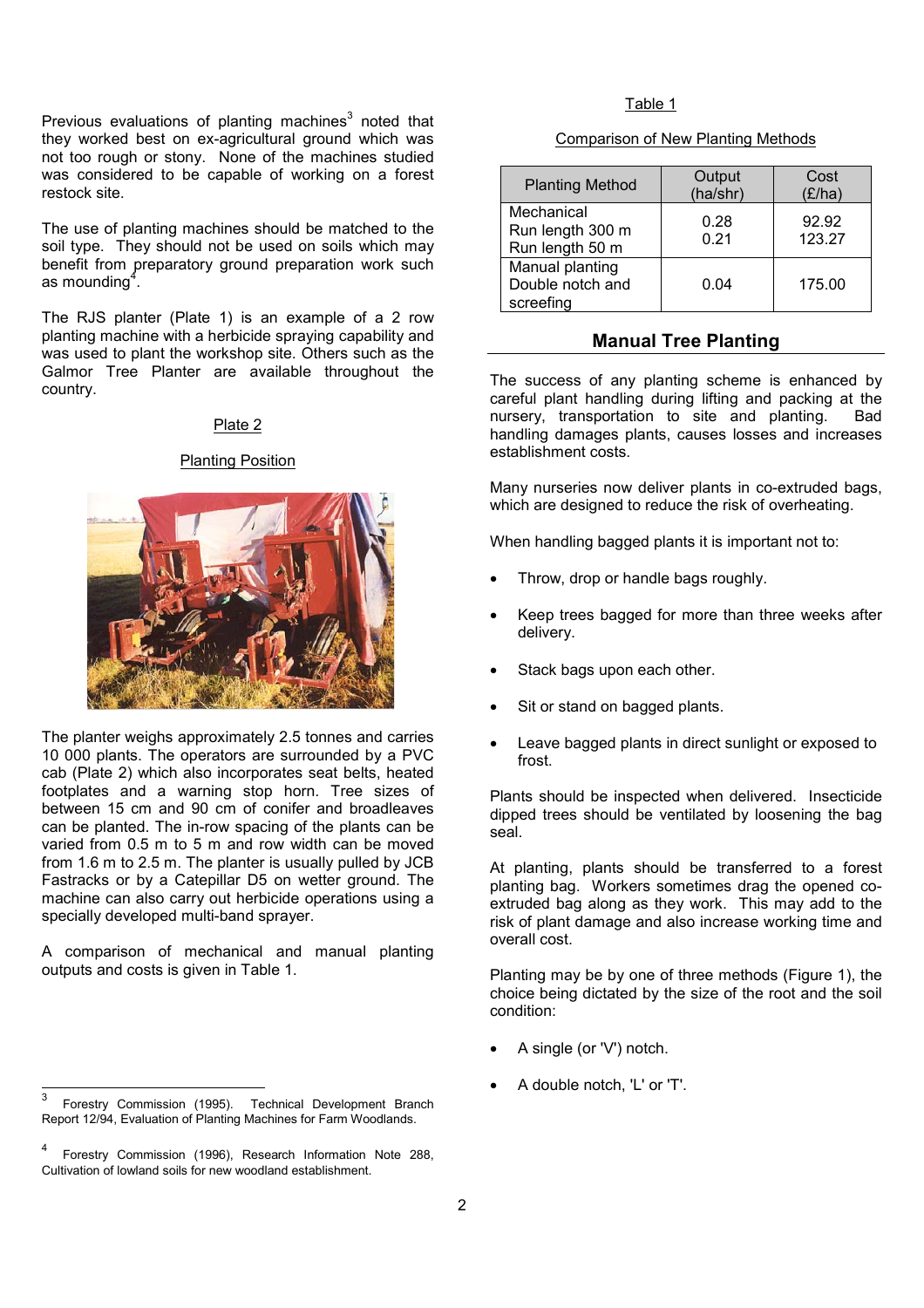#### Figure 1

#### Notch Planting Methods



**Single notch planting**: A single slot is made with a suitable planting spade. The spade is inserted to the required depth and rocked backwards and forwards to open a slot so that the roots can be inserted. The spade is withdrawn and the slot closed using the ball of the foot.

**Double notch planting**: A double slot is made using a suitable planting spade. The slots can either be 'L' or 'T' shaped. The purpose of a double slot is to lift up the soil and create space to allow the roots to be distributed evenly. Once the tree has been positioned in the slot, the spade is removed and the soil is firmed with the ball of the foot.

It is important that the plant roots are distributed evenly (Figure 2).

#### Figure 2

#### Tree Insertion





Ensure that roots are pushed down as far as possible



Gently firm with foot to exclude air pockets

Withdraw the transplant slightly to spread roots





Transplant in correct position

Single notch planting is acceptable on light soils for plants with small root systems.

If the soil is too heavy to open adequately with a single notch, or the roots are too big for the notch, the root system will be compressed and bent into the slit. This will affect early survival rates and future growth, form and stability and it will be more appropriate to use a double 'L' or 'T' notch. A double planting slit ensures good root distribution in heavier soils.

If the root system is too big for a double notch, the plant must be pit planted.

**Screefing** may be required to:

- Mark the planting spot for a follow-up weeding.
- Remove a heavy humus layer to ensure that trees are planted to the correct depth in the soil.
- Level the planting position and bare the soil so that if a treeshelter is fitted, it can be properly sealed to the ground.

# **Outputs and Costs**

Planting on ground which has had complete ploughing and harrowing can increase outputs by *c.* 36% compared to planting into unprepared grassland.

The use of a planting bag is ergonomically better, helps optimise output and maintain the quality of the plants and the chance of successful establishment in the first season.

Cost savings were not identified when using a single notch to plant container grown stock compared to a double notch when planting bare rooted stock in the soil types studied and with the planting stock used.

Studies of new planting operations broaden the database available and allow more detailed analysis of the effects of:

- plant spacing,
- soil and site type,
- plant size,
- plant type (bare root/container grown) and
- method of planting.